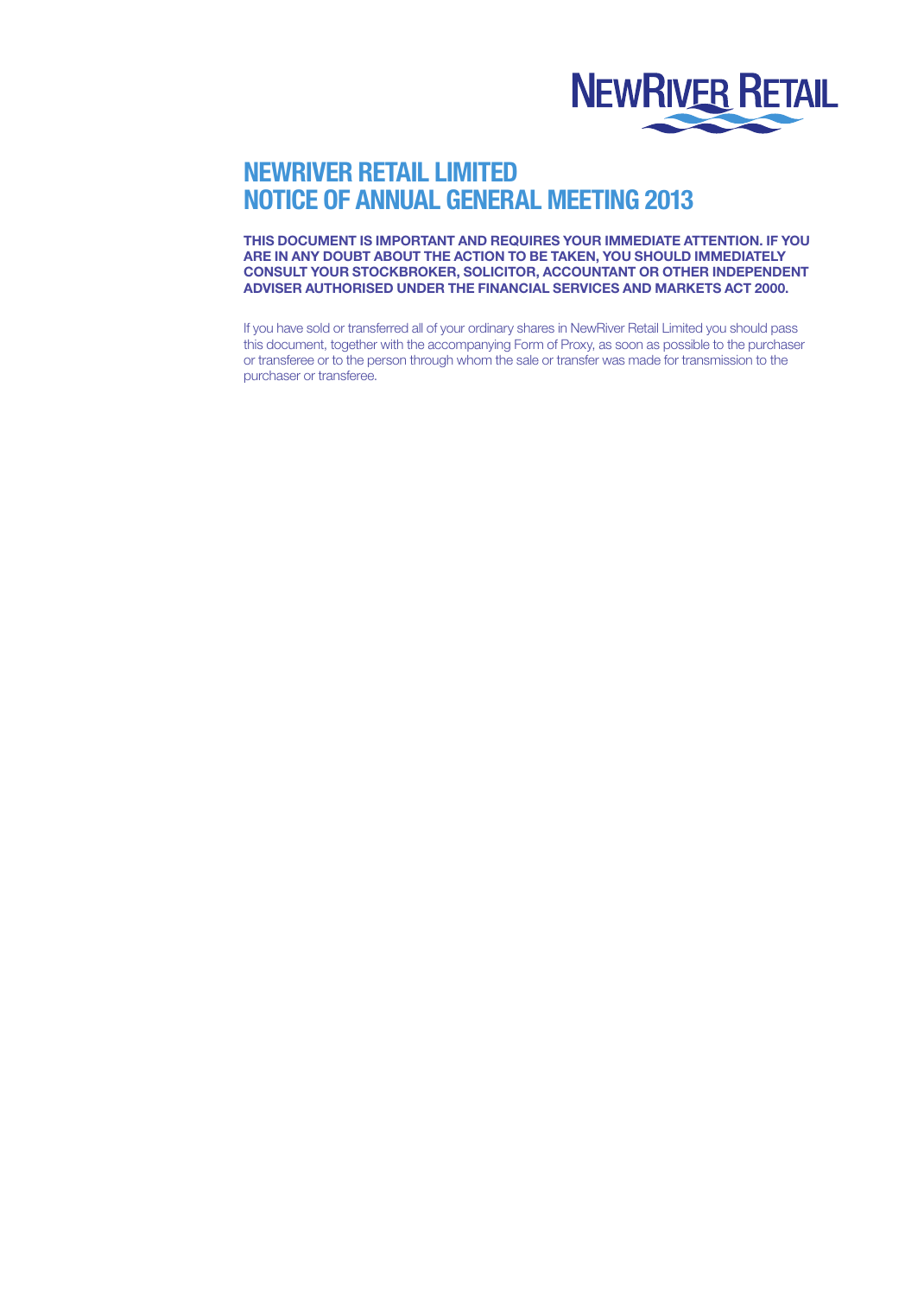

# NEWRIVER RETAIL LIMITED

(a non-cellular investment company incorporated in Guernsey and registered with number 50463)

Directors:

Paul Roy (Chairman) Kay Chaldecott Mark Davies Allan Lockhart David Lockhart Charles Miller Nick Sewell Chris Taylor Andrew Walker

Registered office: Old Bank Chambers La Grande Rue St Martin's **Guernsey** GY4 6RT

5 June 2013

Dear Shareholder,

### NOTICE OF ANNUAL GENERAL MEETING

This document contains the notice of the Annual General Meeting of New River Retail Limited (the 'Company') and the resolutions to be proposed at the Annual General Meeting (the 'Resolutions'), which is to be held on Thursday, 4 July 2013 at 11.00 am. Enclosed with this document is a Form of Proxy for use in connection with the meeting.

#### Business at the Annual General Meeting

Details of the items of business to be proposed at the Annual General Meeting are set out below.

## Special business

The special business of the meeting consists of a proposal to pass a special resolution to effect an amendment to Article 28 of the Company's Articles of Incorporation. The purpose of this amendment is to implement the recommendation of Pensions Investment Research Consultants Ltd (PIRC) that all UK publicly-quoted companies adopt provision B.7.1 of the UK Corporate Governance Code that directors be subject to annual retirement and re-election.

## Ordinary business

The ordinary business of the meeting includes proposals to pass ordinary resolutions (the 'Ordinary Resolutions') to adopt the financial statements of the Company for the year ended 31 March 2013 (Ordinary Resolution 1), to reappoint certain Directors who are retiring by rotation or otherwise, biographies for whom can be found on page 38 of the Company's Annual Report and Accounts 2013 (Ordinary Resolutions 2 to 4), to approve the reappointment of the auditors, Deloitte LLP, as auditors of the Company (Ordinary Resolution 5), to authorise the Directors to fix the remuneration of the auditors (Ordinary Resolution 6) and to authorise and agree the remuneration of the Directors (Ordinary Resolution 7).

Further, the current authority of the Directors to issue shares contained in Article 5.2 of the Articles of Incorporation of the Company is scheduled to expire in June 2014. Accordingly, it is proposed that, subject to the passing of Ordinary Resolution 8, in accordance with the Companies (Guernsey) Law, 2008 as amended, and guidance issued by the Association of British Insurers, the Directors be granted authority to allot up to 11,551,169 ordinary shares of no par value (the 'Shares'), representing approximately one third of the Company's issued Shares as at the date of this notice, and up to an additional 11,551,169 Shares, representing approximately an additional one third of the Company's issued Shares as at the date of this notice, in connection with a rights issue. The above authorities will expire at the conclusion of the Company's Annual General Meeting in 2014 or the date being 15 months from the date on which the resolution is passed, whichever is the earlier.

In addition, the current authority to repurchase Shares will terminate at the conclusion of the Annual General Meeting.

Shareholders are invited, pursuant to Ordinary Resolution 9, to renew the authority granted by Shareholders at the last Annual General Meeting by authorising the Company to purchase Shares at any time until the Annual General Meeting of the Company in 2014, provided that (i) the maximum number of Shares which may be purchased is up to 14.99% of the Shares in issue on the date on which the resolution is passed; (ii) the minimum price which may be paid for a Share is £0.01; and (iii) the maximum price which may be paid for a Share is an amount equal to 105% of the average of the mid-market quotation for a Share.

The Directors will exercise this authority only when to do so would be in the best interests of Shareholders generally.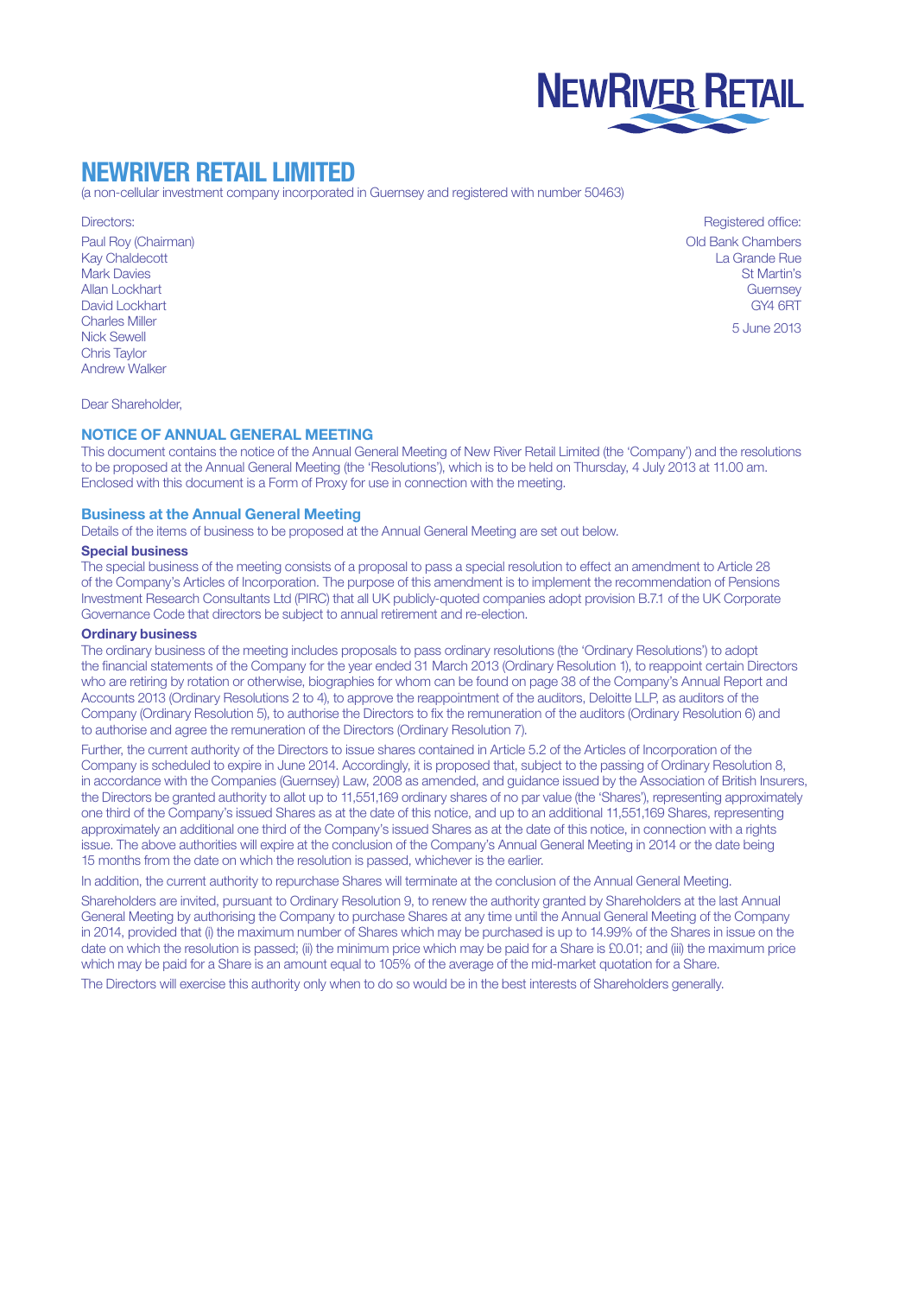### Notice of Annual General Meeting

Shareholders will find set out at the end of this document a notice convening the Annual General Meeting of the Company, such meeting to be held at 11.00 am on Thursday, 4 July 2013 at the offices of Pelham Bell Pottinger, 6th Floor, Holborn Gate, 330 High Holborn, London WC1V 7QD, at which the Resolutions referred to above will be proposed.

### Action to be taken

You will find enclosed with this document a Form of Proxy for use at the Annual General Meeting. Whether or not you propose to attend the Annual General Meeting in person, you are requested to complete and sign the Form of Proxy in accordance with the instructions printed thereon and return it to the Company's registrar, Capita Registrars, PXS, 34 Beckenham Road, Beckenham BR3 4TU, as soon as possible but, in any event, so as to arrive no later than 11.00 am on Tuesday, 2 July 2013.

The completion and return of a Form of Proxy will not preclude you from attending the Annual General Meeting and voting in person if you wish to do so.

#### **Recommendation**

The Board considers that the Resolutions to be proposed at the Annual General Meeting are in the best interests of shareholders as a whole and unanimously recommend that shareholders vote in favour of such Resolutions, as the Directors intend to do in respect of their own beneficial holdings.

Yours sincerely

Paul Roy Chairman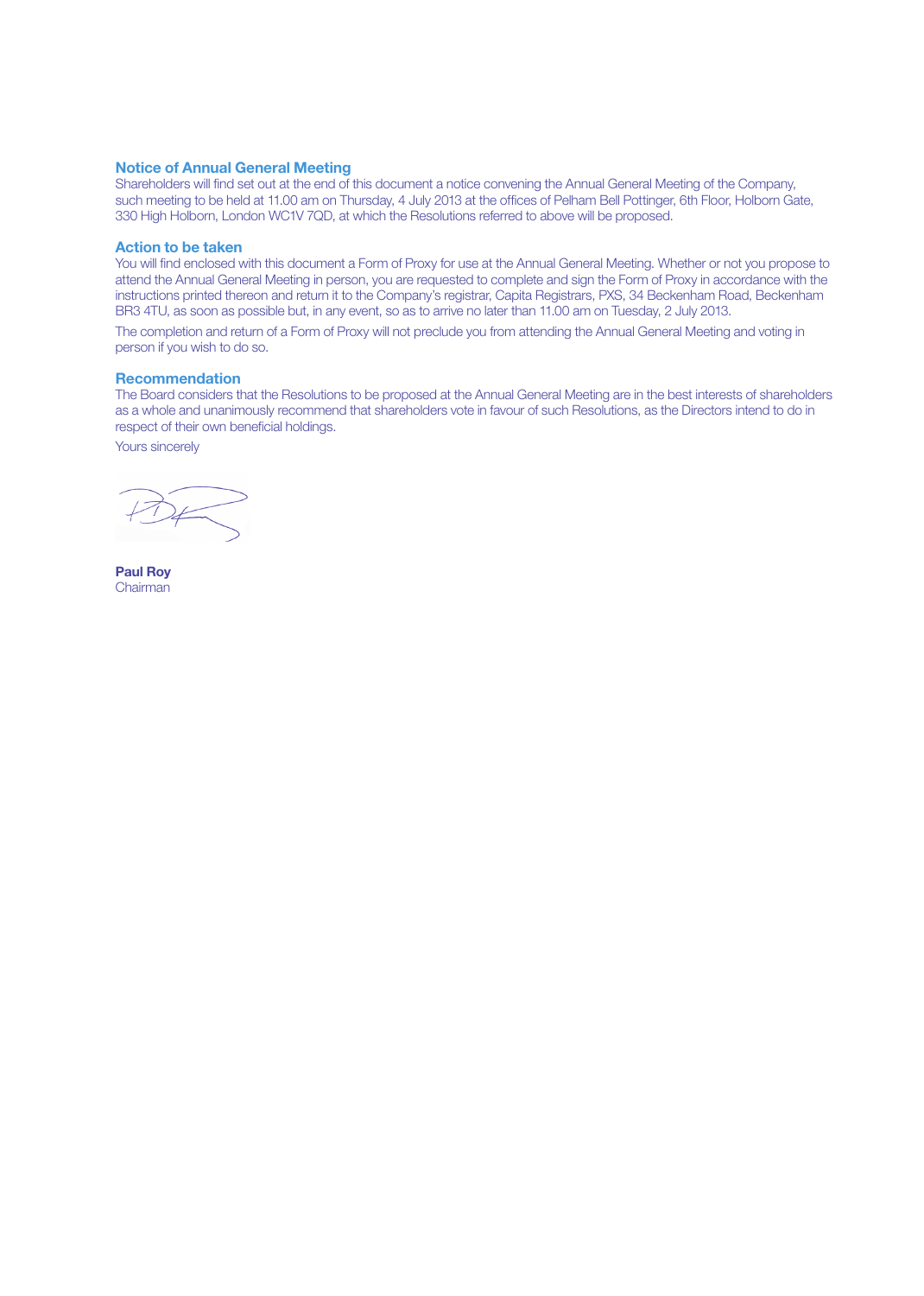# NEWRIVER RETAIL LIMITED

(a non-cellular investment company incorporated in Guernsey and registered with number 50463)

## NOTICE OF ANNUAL GENERAL MEETING

NOTICE IS HEREBY GIVEN THAT the Fourth Annual General Meeting of NewRiver Retail Limited (the 'Company') will be held at 6th Floor, Holborn Gate, 330 High Holborn, London WC1V 7QD on Thursday, 4 July 2013 at 11.00 am for the purpose of considering and, if thought fit, passing the following resolutions, resolution 10 as a special resolution and the remaining resolutions as ordinary resolutions:

### Ordinary Resolutions

- 1. That the Directors' report and financial statements for the year ended 31 March 2013 be received and adopted.
- 2. That Paul Roy, being eligible and offering himself for re-election, be re-elected as a Director of the Company.
- 3. That Mark Davies, being eligible and offering himself for re-election, be re-elected as a Director of the Company.
- 4. That Allan Lockhart, being eligible and offering himself for re-election, be re-elected as a Director of the Company.
- 5. That Deloitte LLP of Regency Court, Glategny Esplanade, St Peter Port, Guernsey be reappointed as auditors of the Company.
- **6.** That the Directors be and are hereby authorised to fix the remuneration of the auditors.
- **7.** That the remuneration of the Directors be authorised and agreed.
- 8. That, to the extent required by Sections 292 and 293 (or otherwise) of The Companies (Guernsey) Law, 2008 (as amended from time to time):
	- (a) the Directors be generally and unconditionally authorised to allot up to an aggregate of 11,551,169 ordinary shares in the share capital of the Company as described in the Company's Articles of Incorporation (or to grant options, warrants or other rights in respect of shares in the Company (the 'Rights'));
	- (b) the Directors be generally and unconditionally authorised to allot up to an aggregate of 23,102,338 ordinary shares in the share capital of the Company as described in the Company's Articles of Incorporation (or to grant Rights) (such amount to be reduced by any shares allotted or Rights granted under sub-paragraph (a) above) in connection with a rights issue in favour of holders of ordinary shares where the ordinary shares respectively attributable to the interests of all ordinary shareholders are proportionate (or as nearly as may be) to the respective numbers of ordinary shares held by them, but subject to such exclusions or other arrangements as the Directors may deem necessary or expedient in relation to treasury shares, fractional entitlements, record dates, legal or practical problems in or under the laws of any territory or the requirements of any regulatory body or stock exchange;
	- (c) provided that the above authorities shall, unless renewed, varied or revoked by the Company, expire on the earlier of the conclusion of the Annual General Meeting of the Company to be held in 2014 and the date which is 15 months after the date that this resolution is passed, save that the Company may, before such expiry, make an offer or agreement which would or might require shares to be allotted or Rights to be granted and the Directors may allot shares or grant Rights in pursuance of such offer or agreement notwithstanding that the authorities conferred by this resolution have expired; and
	- (d) the above authorities are in substitution for all previous authorities conferred on the Directors in accordance with Sections 292 or 293 of The Companies (Guernsey) Law, 2008 (as amended) but without prejudice to any allotment of shares or grant of Rights already made or offered or agreed to be made pursuant to such authorities.
- 9. That the Company be authorised, in accordance with Section 315 of the Companies (Guernsey) Law, 2008 (as amended) to make market acquisitions, within the meaning of Section 316(1) of the Companies (Guernsey) Law, 2008, (as amended) of ordinary shares of no par value ('Ordinary Shares') (either for retention as treasury shares for future resale or transfer, or cancellation), provided that:
	- (a) the maximum number of Ordinary Shares hereby authorised to be purchased shall be 14.99% of the Company's Ordinary Shares in issue on the date on which this resolution is passed;
	- (b) the minimum price which may be paid for an Ordinary Share shall be £0.01 (one pence);
	- (c) the maximum price (exclusive of expenses) which may be paid for an Ordinary Share shall not be more than 105% of the average of the middle market quotation for an Ordinary Share as published by the London Stock Exchange for the five business days immediately preceding the date on which the Ordinary Share is purchased; and
	- (d) unless previously varied, revoked or renewed, the authority hereby conferred shall expire at the conclusion of the Company's Annual General Meeting to be held in 2014, save that the Company may, prior to such expiry, enter into a contract to purchase Ordinary Shares under such authority and may make a purchase of Ordinary Shares pursuant to any such contract.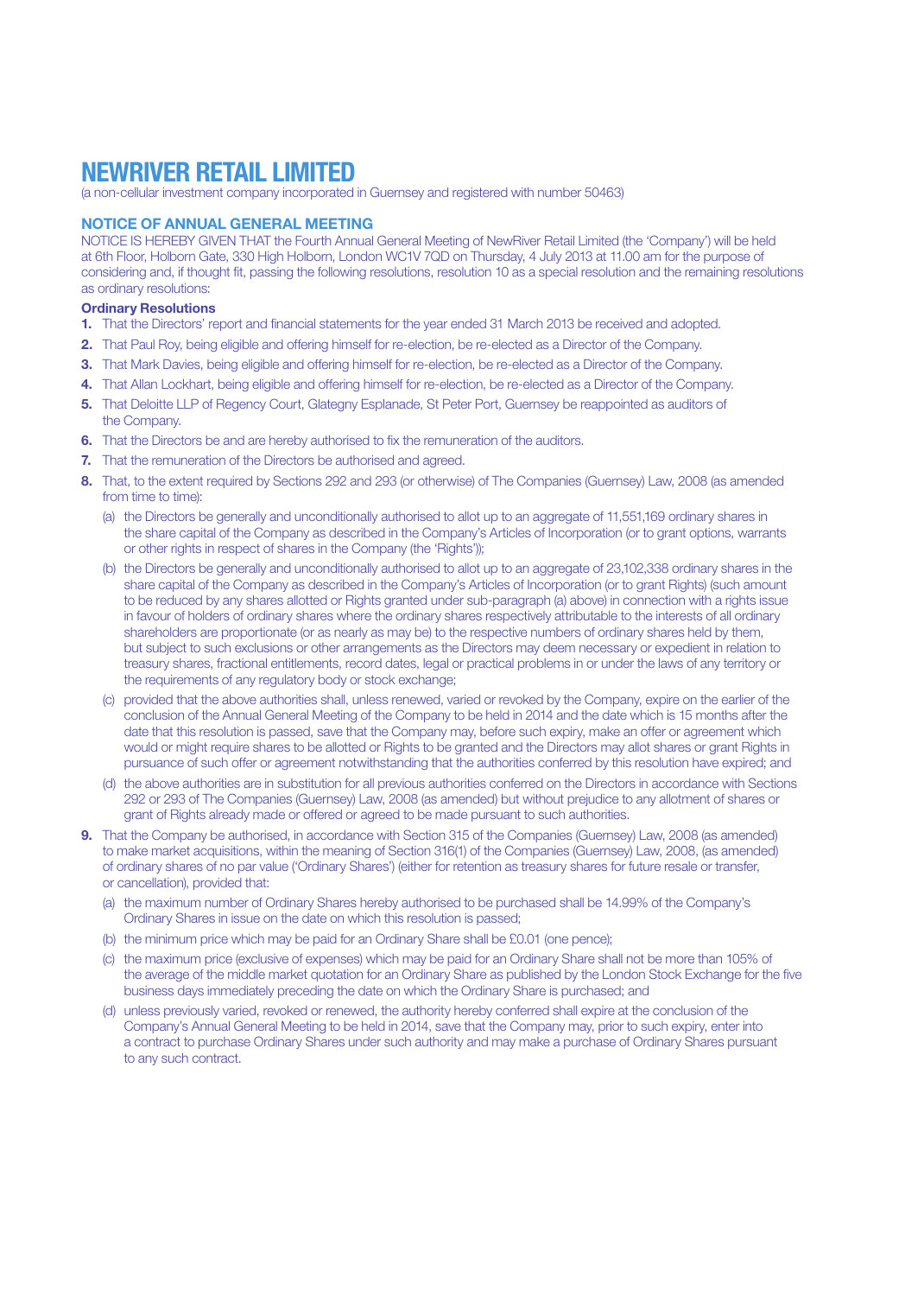#### Special Resolution

10. That the Articles of Incorporation of the Company be amended by deleting the present Article 28 and by adopting new Article 28 namely:

- '28 NUMBER, APPOINTMENT AND QUALIFICATION OF DIRECTORS
- 28.1 Unless and until otherwise determined by the Board, the number of Directors shall be not less than three (3).
- 28.2 Subject to Article 28.1, the Board shall have power at any time to appoint any person eligible in accordance with Section 137 of the Law to be a Director either to fill a casual vacancy or as an addition to the existing Directors but so that the total number of Directors shall not at any time exceed the number, if any, fixed pursuant to these Articles. Any Director so appointed shall hold office only until the next following annual general meeting and shall then be eligible for re-election.
- 28.3 At each annual general meeting all the Directors will retire from office and be eligible for re-election.
- 28.4 The Company at the meeting at which a Director retires in manner aforesaid may fill the vacated office by appointing a person thereto by ordinary resolution and in default the retiring Director shall, if willing to act, be deemed to have been reappointed unless at such meeting it is expressly resolved not to fill the vacated office or a resolution for the reappointment of such Director shall have been put to the meeting and lost. The Company at such meeting may also (subject to Article 28.1 hereof) fill up any other vacancies.
- 28.5 Notwithstanding Article 28.4, a resolution for the appointment of two or more persons as Directors by a single resolution shall not be moved at any general meeting unless a resolution, passed by a majority of the members who (being entitled to do so) vote either personally or by proxy that it shall be so moved, has first been agreed by the meeting without any vote being given against it.
- 28.6 Without prejudice to the powers of the Board, the Company in general meeting may appoint any person to be a Director either to fill a casual vacancy or as an additional Director.
- 28.7 A Director shall not be required to hold any qualification shares.'

Dated: 5, June 2013

By order of the Board Registered office: **Board** Registered office:

Caroline Tolhurst Company Secretary NewRiver Retail Limited 37 Maddox Street London W1S 2PP

Old Bank Chambers La Grande Rue St. Martin's **Guernsey** GY4 6RT